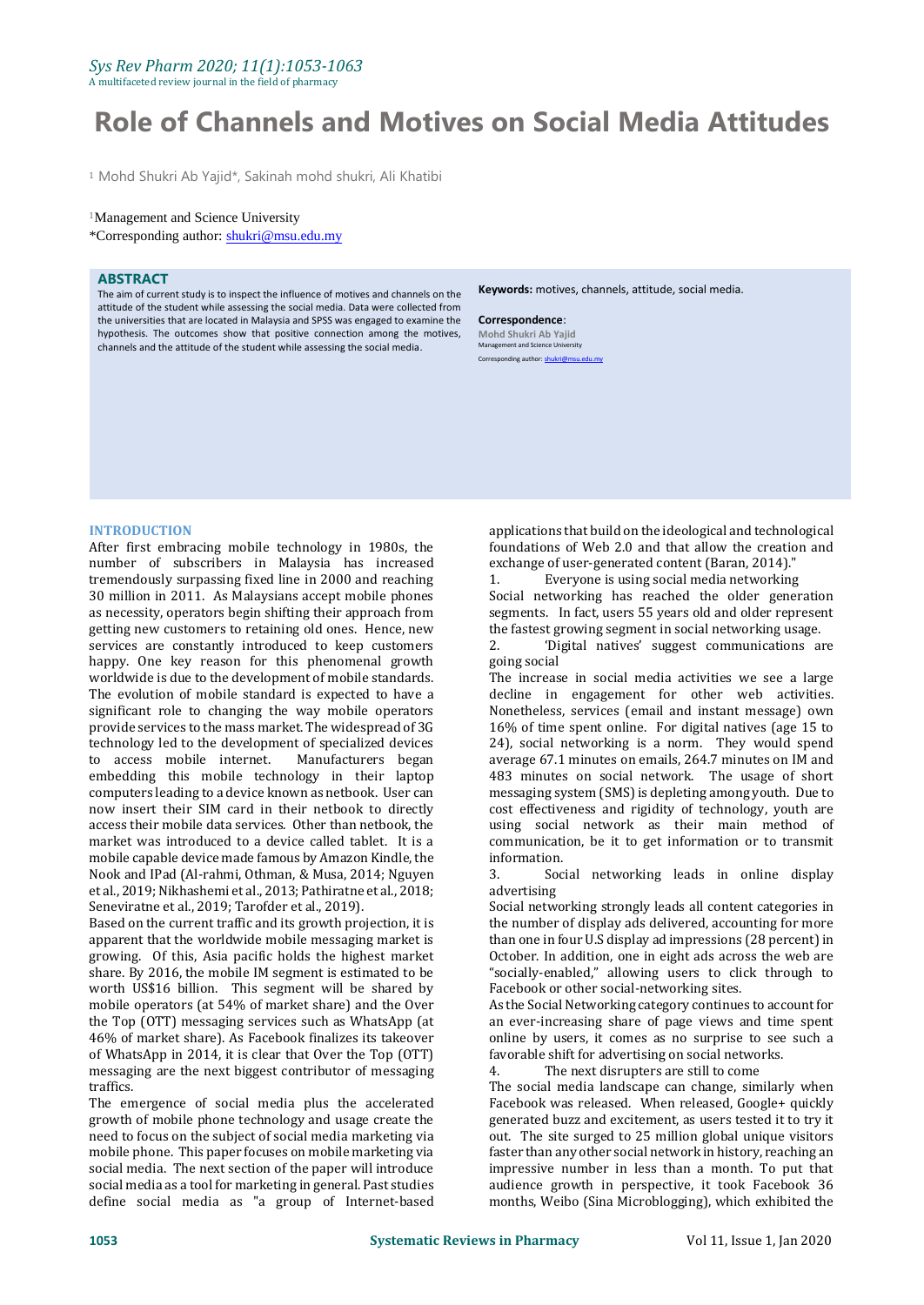highest growth at 181 percent, and Tumblr, with a 172 percent increase. European-based Badoo also posted strong gains at 64 percent. In other words, while marketers see mobile phone as a 'brand in the hand' of youth markets, young people themselves views their phones as a 'friend in the hand'. Thus, in order for businesses to be successful in mobile marketing it has to offer content that help nurture, convert and delight their consumers rather than pretending to be their friends. There is a possibility that the reaction of acceptance of mobile marketing via social media would differ (Dasgupta, Paul, & Fuloria, 2011).

In Mobi conducted a study on mobile marketing acceptance among Asians. Their study found that 69% of Asians already embracing the benefits of mobile advertising and women are less enthusiastic about embracing the benefits than men. Yet, Asian women are more comfortable with mobile advertising than their peers in other continents. Smart phones drive the importance of the viral call to action. Content is a consistent force, but no longer the dominant play. Consumer considers their mobile phone not the same way they look at their PC (Ehrenberg, Juckes, White, & Walsh, 2008).

One study on comparison of smartphones usage and other computing resources. Past studies found that the phone is highly leveraged for digital information needs beyond calls and SMS. In addition, the study found that checking emails was the most common activity performed with phone. The study finds that user uses the smartphone to stay continuously connected. Users like the smartphone because as a tool it is fast and always on. Moreover, user sees the smartphone as a primary computer. Yet the study shows that the concept of task carryover between the phone and the PC was not widely embraced. One study presents the user engagement when viewing video content using mobile and desktop devices.

In summary, social media is becoming a prominent communication medium for marketing. The number of users using mobile phone to access social media is also increasing. Yet, there are no studies on consumer behavior and expectation while using social media via mobile phone. The keys in implementing good marketing strategy are 1) a good understanding of the behaviour of the consumers, 2) a clear understanding of the best devices to communicate with them and an ability to develop the message that will help engage them with the brand. In the past, consumers are not bombarded with information the way they do today (Hussain, Mosa, & Omran, 2017). They communicate with phone, email and fax. Devices used for communication includes hand phone, laptop and desktop. Internet was slower and not widely available. The focus of the message is one direction. Brand would send a mass message hoping the masses would understand what they are trying to tell them. But today, the internet is faster and widely available. The devices are more handheld. Consumers are more and more attached to their social media. Marketing is no longer by the masses but by one to one advertising. Consumer data are abundant and analytics are more important now.

The study focuses on studying consumer behavior and expectation when using social media via mobile phone. The study will be conducted in the Klang Valley area. The study involves a field-work of distributing and collecting questionnaires from university students. The selection of respondents are only limited to young adults, specifically,

university students studying in universities. There are no specific universities and age group. The study considers all of students studying in a university as "university students" regardless of race, age and academic program. In addition, since the assessment of the questionnaire was conducted by the author himself, it is unavoidable that in this study, certain degree of subjectivity can be found (Hussain, Mosa, & Omran, 2018).

#### **LITERATURE REVIEW**

This paper seeks to study how SME can effectively use social media application accessed via mobile phone to "sell" their brand. This process of communicating brand to consumer is called marketing communication. When the term "marketing communication" is used, it is referred to what previously known as "promotion" in the 4 Ps of marketing. The objective of the marketing communication is to generate an endless supply of leads for the brands. This should be done not by blasting consumers with impersonal marketing messages but using the communication tools such as social media to have a one to one interaction with the consumer. Earned media are earned because the customers are happy. Happy customers will tell all their friends about the firm's brand. Testimonies and recommendation by these customers are important to build trust and credibility. In digital world, trust is gold currency for firms. This format of media is very difficult to build and it is slow to grow. But, once it has gained momentum, the impact is bigger and longer lasting compared to other types of media (Hussain, Musa, & Omran, 2019).

According to past studies "Global Survey of Trust in Advertising" 84% of consumers worldwide said that "they trust earned media such as word of mouth from friends". This is an increase of 6% over the last six years. Trust levels for other media are: 69% for owned online advertising, 68% for online customer view and opinions, 56% for email ads, 48% for paid-search ads, online video and social network advertising, 42% for online banner ads, 45% for mobile display ads, 37% for mobile text ads, and 62% for paid TV ads, 60% for magazine ads and 61% for newspaper ads.

Regardless of what means of communication, mixes of media and marketing activities are implemented, the main objective of any marketing communication is to try influence customers to respond (i.e. to take up a new brand). In order for firms to successfully receive responses from the customers on their brand. Past studies argues that firms need not only an effective marketing communication strategy but they need to have a strong interpersonal communication strategy. A successful or effective marketing communication strategy requires several factors. Firstly, firms must have a clear understanding of the target market. Firms must have a clear market segment of their target market. Without clear understanding of the target market they cannot decide on the best means of communication, best channels mix, types of media and the best set of activities to communicate their brand (Hussain, Musa, & Omran, 2018). This can be done through market research. Secondly, firms have to clearly set what are the set of objectives they wish to achieve with their strategy, in this case what are the objectives for their social media strategy. Without clear objectives, it is difficult for firm to evaluate effectiveness and lose focus on what their intentions in the beginning. Successful strategy requires the firm the third factor which is the message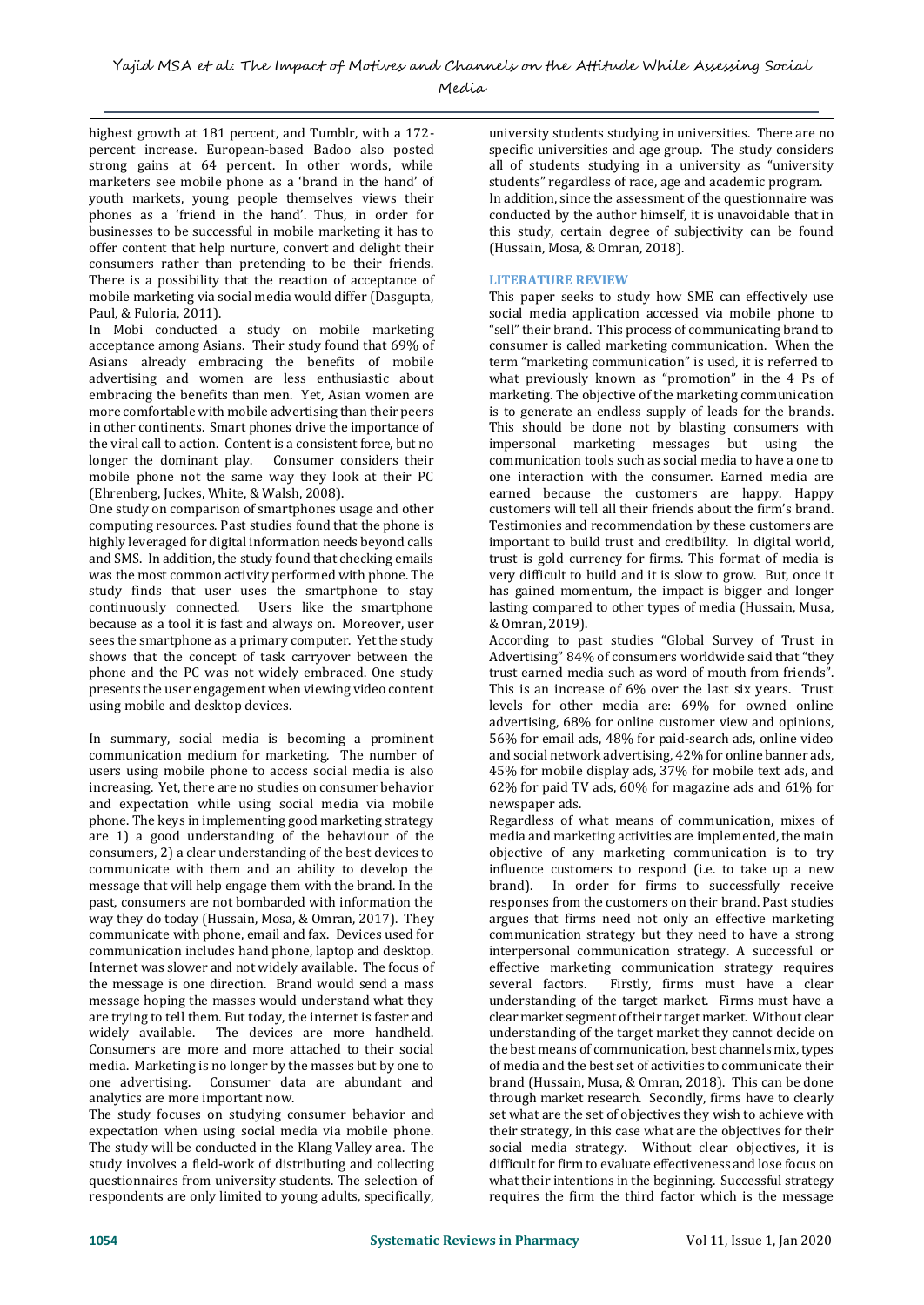content. Firm must deliver the correct message (Hussain et al., 2012). Fourth factor is having to choose the right means of communication for the target market. There is little relevance of good message content when the readers are not being reached. The fifth factor is setting their right mix of media at set budget and priorities. Finally, firms must have the right tools to evaluate the effectiveness. The figure below illustrates the Vargas's Model for an Effective Marketing Communication Strategy. This model will be used to construct the research framework.

Firms must first assess and profile their target market's behaviour in social media. Firms have to consider its target market's motives and activities in social media. Social media effort must be developed in the context on understanding consumer behaviour with social media for the best results. A good social media strategy fulfils the consumer's social media motives, needs and wants. On the provider side, social networking site Facebook strives to understand the behaviours of its billion members through artificial intelligence. In late 2013, Facebook hires 2 professors to lead its AI unit. Past studies underline four key motivations or needs for consumer when using social media – control, connect, consume and create. Firstly, consumers have the need to have full control of their online experiences. Secondly, they are motivated with the need to connect with others. Thirdly, while online, they want to consume contents that interest them. Fourthly, not only do they want to consume content, they also want to create their own content to be consumed by others. An effective social media strategy considers all the consumer's motives and needs while they are online. Firms have to ensure that their strategy adds value to the brand (Kamal, Chu, & Pedram, 2013).

The motives above define what consumers do while they are online in social media. Consumer motive for selfexpression for example, lead them to use social media to express and share their experiences regarding a brand, a product or a situation. If they had a good experience, they will give good reviews. If it is otherwise, they will vent out their frustration regarding their experiences. Consumer's desire to connect and social interact with others lead to their likely hood to share either written, audio video content with others. When deciding the type of social media marketing tactics to use, firms must first decide their marketing objectives or targets. A good set of social media objectives needs to consider the firms' internal and external goals, it needs to be organized into short term, medium term and long term range, and it needs to be quantifiable and measurable (Kim, LaRose, & Peng, 2009). Brand Awareness or Reach - Acquisition strategy to with an objective to build awareness of off-site and in offline media to drive web presences. It refers to the increased exposure of company brands. It associates the increased exposure of the brand in social media application as the strengthening of associations of brand in the customer's minds.

Brand Engagement or Engage - Retention and growth strategy with an objective to build customer and fan relationship to encourage repeat visits and sales. It refers to the increased engagement between brand and customers via social media applications. Brand engagement can be enhanced through social media application and its outcome can be positive. The bottom line is delayed sales.

Word of Mouth or Act and Convert or Monetization-Acquisition strategy with an objective to build awareness

of off-site and in offline media to drive web presences that will in turn induce an action by the visitor or conversion. Engaged customers are likely to communicate their opinions to others. Disgruntled and dissatisfied customers may also share negative attitudes about a brand or a poor social application. The best part of word of mouth in online world, it can be measured through sophisticated methodologies. Monetization is a stage where visitors are converted into paying customers. The second layer is offering value added services (Koc & Gulyagci, 2013). While the Grundrauschen is the start of the conversation, to get consumers to come back and stay connected, firms have to add value. Firm can offer extra information in a form of a link to company website, newsletter or gift. It has to offer something unique to make consumers stick to the firm social media sites. Firm has to dig down in their company to look for that unique value proposition it can offer the consumers.

Offering value added service via social media is not a one off strategy. Continuous value adding to the content strategy will ensure an active conversation. Firm must offer value added material for a long time and deep enough to be presented in all kinds of formats (text, video, audio). The key to successful social media marketing strategy are those developed and executed with the existing stakeholders involved. In social media, there is an engagement between companies and consumers as well as an engagement among people themselves. Finding the right tonality is essential. Firms have to create real dialog with their consumers, to present facts and to have an authentic conversation. It should not look to put up Ads online. Firms have to be honest in their conversation. Firm must be open for criticism and handle critics with care and honesty. Firms must show appreciation by thanking those supporting their social media effort. These models, guidelines and rules introduced above cover the most important grounds when planning a social media campaign.

In a nutshell, firms use social media to communicate brands information by creating content, whether in form of text, video or audio, to attract attention of their readers. Effective social media marketing strategy requires firms to create content that reaches the target readers, encourages them to engage by creating their own content and finally convert them into customers. Unlike traditional or nondigital media, where they are marketer's centric, social media is user-centric (Nawaz, Afzal, & Shehzadi, 2013).

Social media strategy usually centres on efforts to create content that attracts attention, to encourage readers to generate new content and to persuade readers to share content with their social networks. The first step to develop an effective social media communication strategy is to have a clear set of objectives. The second step is to decide on the integration of social media applications to be used in implementing the tactics. Firms have to ensure the integration of social media marketing strategies with the whole promotional strategy of the company to increase effectiveness. Next, a brand has to develop strong interpersonal effects. Firms have to create via its communication strategy an effect that is called word of mouth or social contagion effect. To achieve success in digital marketing or social media marketing or any marketing, they must create word of mouth effect.

Word of mouth (WoM), viral marketing, viral advertising or marketing buzz refers to a process of persuading readers to share content. To create a viral effect, past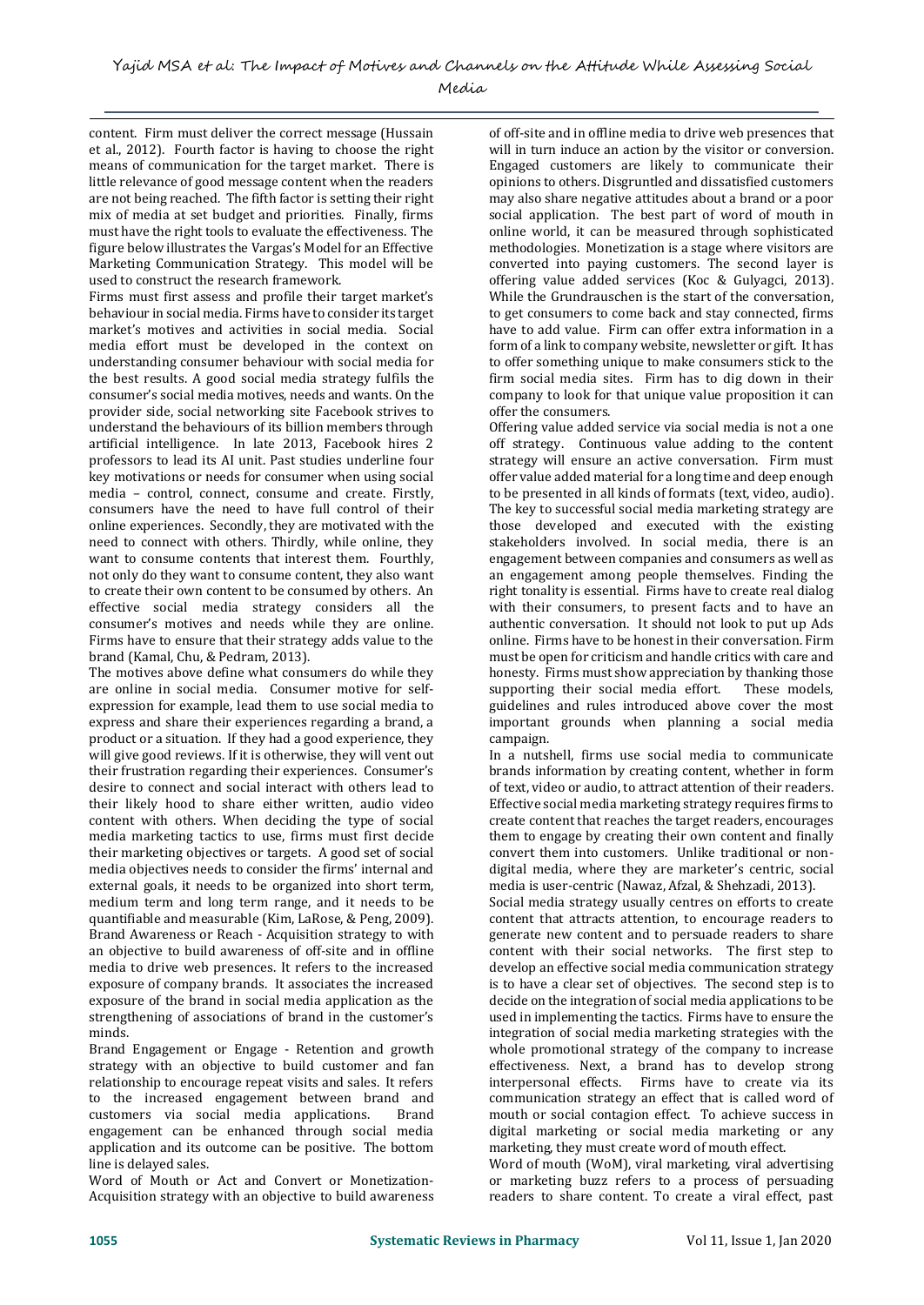studies argue firm's communication strategy must have 1) the right messenger, 2) the right message and 3) the right environment (Pelling & White, 2009). Firms must first identify and connect with readers that can be converted into messengers. Kaplan identifies three types of readers that would help spread the message. For firms to convert readers to become messengers, they must first gain the reader's trust and adhere to the reader's interests (Nawaz, Azam, & Bhatti, 2019). There are a large number of social media applications or platforms available. Furthermore the social media landscape is constantly changing. There are always new social media sites or application being introduced with some being replaced due to management buy-out or just closed down (Tan, Ooi, Sim, & Phusavat, 2012).

Considering this fact, firm must set criteria when choosing what platforms to use. Firm must look at the compatibility of the platforms with firm's value proposition, deliverability of firm content to target customers, the size of the platforms reached, the activities, presence and size of target customers in the platform, attractiveness of the platform for firm to deliver their message to the target customers, and previous history of brand success in the platform. With these criteria, firm can evaluate the different platforms to see which fit them well. Once firms have decided on their social media objectives, the next step is to decide on the social media mix and social media techniques to help achieve the set objectives (Parveen, Jaafar, & Ainin, 2015). There are many type of social media application and each type has numerous choices. The table below presents the different type of social media application and its function (Nawaz & Hassan, 2016).

Firms need to analyze the data they receive from monitoring and analyzing their social media. It is the basis on which to develop true insights, which will help firms adapt and optimize their strategies. When analyzing social media, firms should look at the social metrics. Social metrics consider these behaviour are important because it lets marketers measure the impact of their strategy by taking account the objectives of brand and online customers. There are a number of vital metrics that allow marketers and analytics teams to drill in to better understand their performance. The first vital metric is posts. Firm should be concern with number of posts overall. The second vital metric is impressions. Firm should be concern on from the posts how many are converted by purchasing something, or filling out a survey, etc.; or engaged or shared with others (Park, Kee, & Valenzuela, 2009).

#### **METHODS**

The research objective is to identify relationship between the independent variables, which are 1) motives, 2) channels, and the dependent variable, which is attitude, while accessing social media. The literature reviews show that marketers need to focus on the right consumers, understand how they behave and create content that are relevant to them, and communicate with them in the right means and mix of social media communication to have an effective social media strategy.



#### **Figure 1: Model**

The research explores this idea that marketers should consider the demographic, devices, activities, motivation, and channel factors when trying to understand the customer's attitude when accessing social media. The research seeks to understand the following factors to help brand develop better strategy.

.

1) motivation factor such as for entertainment or social connection

2) channel factor such as social media sites, Facebook, Twitter etc.

#### *ANALYSIS*

It is submitted for review to the thesis supervisor at Graduate School of Management in Management Science University. Based on their suggestions and recommendations the questionnaire is amended. Once the modification are made the questionnaire are again submitted for final review before it is approved for usage in the research. The procedure of the study begins with a pilot study. Once the questionnaire is tested, data collection begins. The details are presented below. The questionnaire is tested with 40 respondents in Management & Science University, Shah Alam. The questionnaire is pilot tested to detect problems with wording and understanding. The following are the results from the pilot questionnaires.

#### **Table 1: Reliability Statistics for the Pilot Test**.

|                                                            | Cronbach's      |       |  |
|------------------------------------------------------------|-----------------|-------|--|
| Items                                                      | Number of Items | Alpha |  |
| Activities using social mobile via phone                   | 9               | 0.952 |  |
| Motivation to access social media via phone                | 10              | 0.893 |  |
| Activities when accessing social media via phone           |                 | 0.782 |  |
| Motivation would usually access social media via phone     | 6               | 0.698 |  |
| Motivation access social media via phone                   | 6               | 0.724 |  |
| Motivation to do certain activities (share content)        | 8               | 0.928 |  |
| Motivation to do certain activities (share specific brand) | 6               | 0.757 |  |
| Motivation to do certain activities (engage)               | 3               | 0.935 |  |
| Motivation to do certain activities (respond)              | 3               | 0.847 |  |
| Communicate                                                | ĵ               | 0.618 |  |
| Follow social media                                        | 9               | 0.842 |  |

The results of reliability of the pilot instrument fall between 0.618 and 0.952. Therefore this indicates that the items in the questionnaire are reliable. This study seeks to prove the following hypotheses:

 $H1$ 

 $C_0$  to  $C_0$ ttia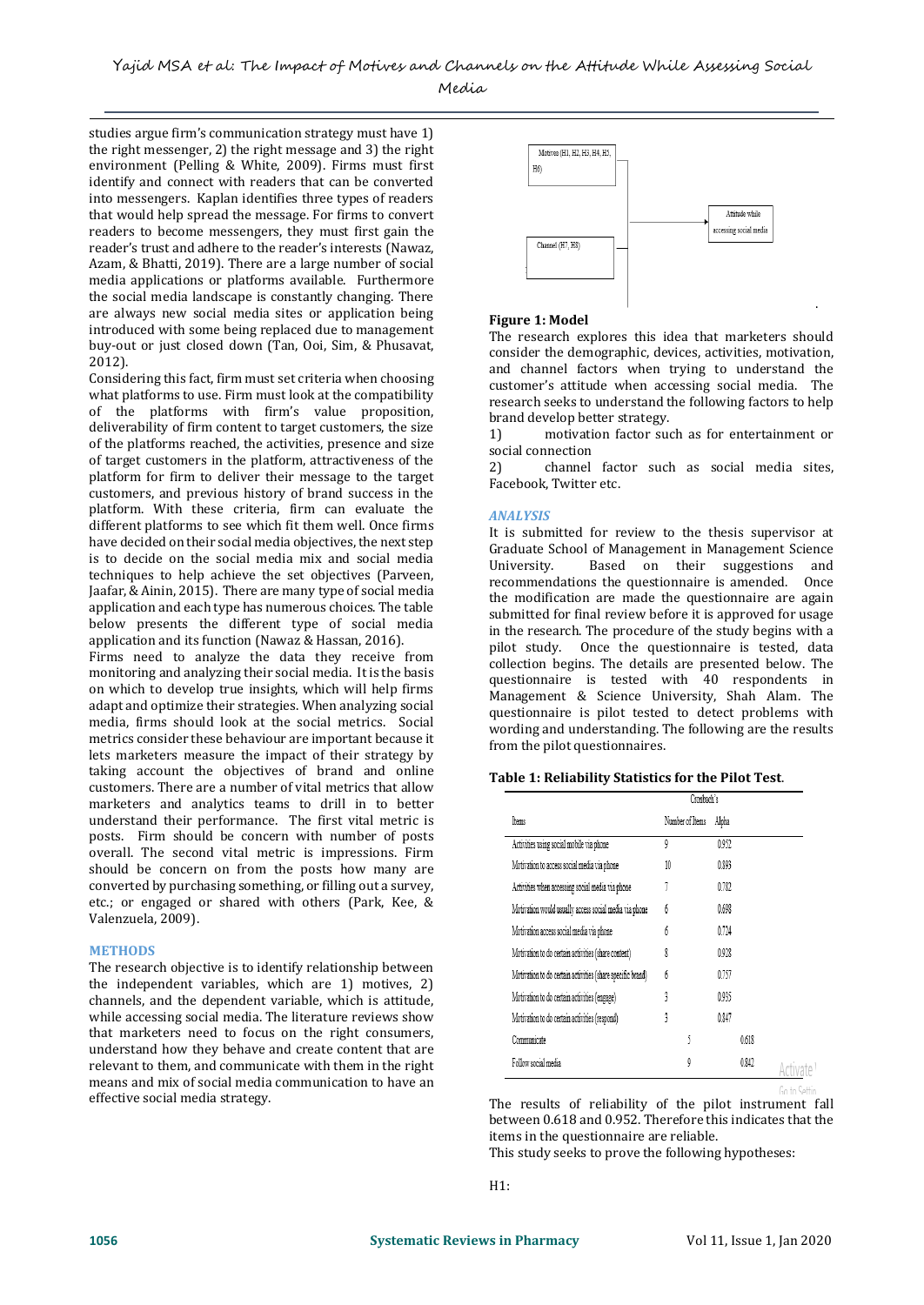• Respondents seek social connection more in social media than they are trying to seek for information or being entertained.

• Respondents seek social connection less in social media than they are trying to seek for information or being entertained.

#### H2:

• Respondents are willing to share content to their friends if the content is relevant and interesting.

• Respondents are less willing to share content to their friends if the content is relevant and interesting. H3:

• Respondents are more into consuming content than creating and sharing content.

• Respondents are less into consuming content than creating and sharing content.  $H4:$ 

Respondents are likely to respond or share more brand content that are being shared/referred by online friends than other ways.

Respondents less likely to respond or share less brand content being shared/referred by online friends than brand's own media.

H5:

Respondents are willing to respond with a brand that actively engaging them.

• Respondents are less willing to respond with a brand actively engaging them.

H6:

• Respondents respond more to brand that converse conversation than a general advertisement from the brand

• Respondents respond less to brand that converse conversation than a general advertisement from the brand

# H7:

Respondents communicate more using social media application than other mobile media (sms, phone, mms, email).

Respondents communicate less using social media application than other mobile media (sms, phone, mms, email).

# H8:

• Respondents prefer to use social networking site than other type of social media.

• Respondents do not prefer to use social networking site than other type of social media.

# Findings

This section proceeds to answer the four research questions proposed. The questions are as follows:

What are the consumer's motivations and activities when they are accessing their social media networks?

Is marketing communication through mobile phone device the best medium for businesses to engage the consumer via social media?

• What are the consumer preferred channels when communicating with others?

Is social media the consumer's most preferred channel to communicate with others (socially or commercially) when using their mobile phone?

In order to achieve this objective, descriptive statistical analysis and one sample t-test analysis were applied to the data collected. Descriptive statistical analysis is used to identify the highest score in predicting the respondents. Quantitative statistics descriptive is the main feature in analysing a collected data. Hence, the results from these statistical analyses are used to answer all the research hypotheses. Hypothesis 10 and 15 are regarding respondents' motives for using social media.

This hypothesis seeks to find out whether the respondents seek to be connected with the social circle more than they are trying to find information or being entertained. Thus, the following hypotheses were created:-

H1 Respondents seek social connection more in social media than they are trying to seek for information or being entertained

HO1 Respondents seek social connection less in social media than they are trying to seek for information or being entertained

Table 2 below clearly shows that "get connected" has an "agree" score of 220 frequencies whereas "seek for information" has an "agree" score of 105 frequencies and a "neutral" score of 103 frequencies; and "seek to be entertained" has an "agree" score of 204 frequencies. The result indicates that most of respondents are intending to "get connected" with their friends more compared to their intention to "seek for information" and "seek to be entertained". It has the highest for 3.5304 and 3.4130 respectively. Furthermore, 'get connected' has the highest "agree" score at 220 frequencies. Thus, H1 is accepted and H01 is rejected.

#### **Table 2: Accessing Social Media by Purpose One-Sample Statistics**

| I would usually access<br>my social media sites<br>via my phone to              | N | Mean             | score                  | <b>Highest</b> Frequency |
|---------------------------------------------------------------------------------|---|------------------|------------------------|--------------------------|
| Get connected more<br>than I would to seek for<br>information                   |   | 247 3.4130 Agree |                        | 106                      |
| Get connected more<br>than I would to seek for<br>entertainment                 |   | 247 3.5304 Agree |                        | 114                      |
| Seek for information<br>more than I would to<br>seek for entertainment          |   | 247 3.5344 Agree |                        | 105                      |
| Seek for information<br>more than I would to<br>seek for social<br>connection   |   |                  | 247 3.4777 Neutral 103 |                          |
| Seek for entertainment<br>more than I would to<br>seek for information          |   | 247 3.4696 Agree |                        | 102                      |
| Seek for entertainment<br>more than I would to<br>seek for social<br>connection |   | 247 3.4656 Agree |                        | 102                      |

This hypothesis intends to study the respondents' interest to share content if the content is relevant and interesting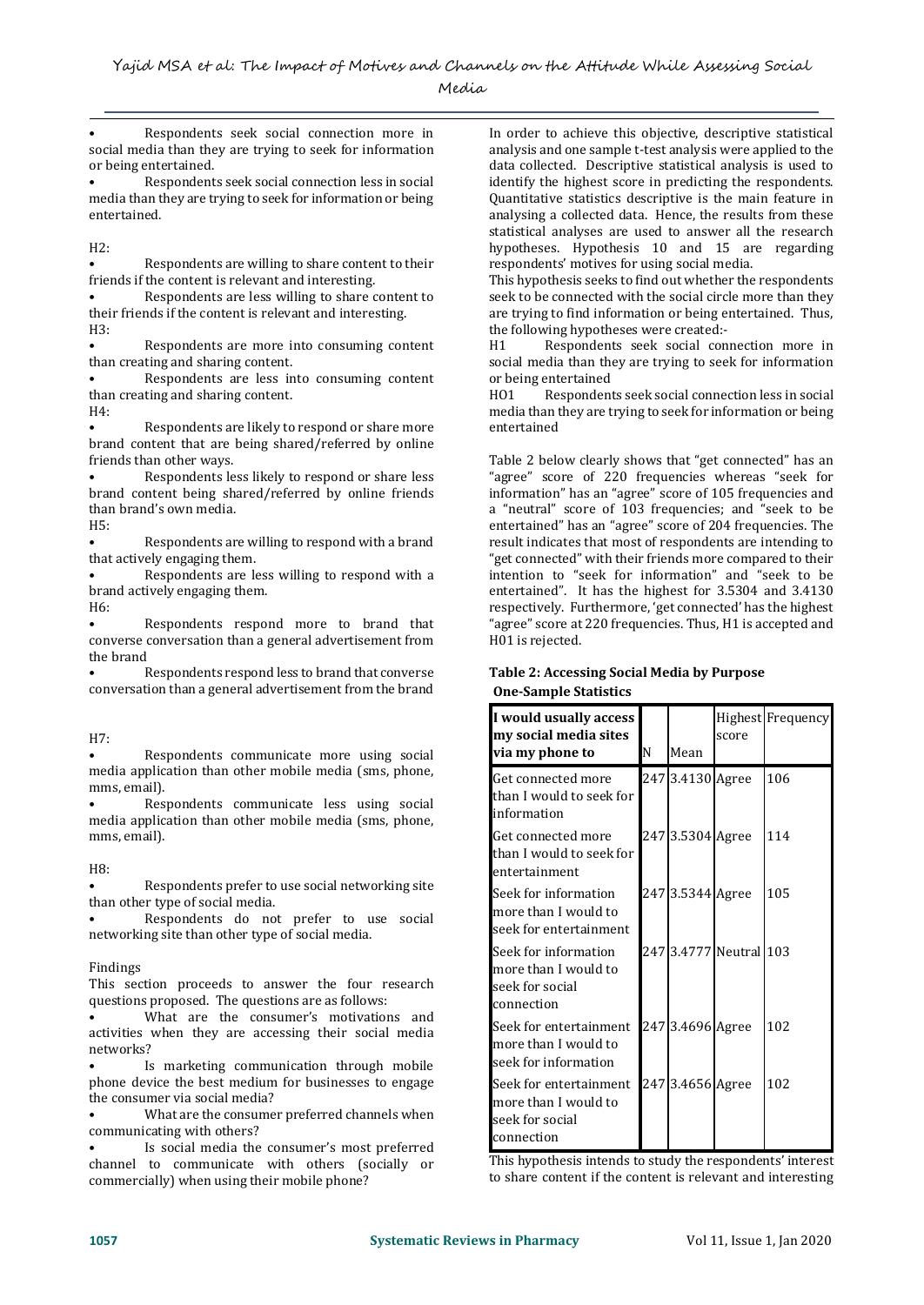or not sharing if the content is not relevant and interesting. The hypotheses are as follows:

H2 Respondents are willing to share content to their friends if the content is relevant and interesting

HO2 Respondents are less willing to share content to their friends if the content is relevant and interesting

Table 3 below clearly shows that the highest mean score is 3.5749 where "I think it is relevant and interesting to my friends" has the highest "agree" score at 122 frequencies. The second highest mean score is 3.5020 where "it is relevant and interesting to me" has an "agree" score at 102 frequencies. Thus, the highest score means fall to "relevancy and interesting" content. With this H2 is accepted and HO2 is rejected.

| Table 5. Share contents by Respondent                                      |   |                  |                        |                   |
|----------------------------------------------------------------------------|---|------------------|------------------------|-------------------|
| When accessing my                                                          |   |                  |                        | Highest Frequency |
| social media sites via                                                     |   |                  | score                  |                   |
| my phone, I would                                                          |   |                  |                        |                   |
| share content with                                                         |   |                  |                        |                   |
| others if                                                                  | N | Mean             |                        |                   |
| my friend has first<br>sharing it with me                                  |   |                  | 247 3.3198 Neutral 95  |                   |
| my friend has first<br>sharing it with me even<br>if it is not relevant or |   |                  | 247 3.2874 Neutral 96  |                   |
| interesting to me<br>it is relevant and<br>interesting to me               |   | 247 3.5020 Agree |                        | 102               |
| I think it is relevant and<br>interesting to my<br>friends                 |   | 247 3.5749 Agree |                        | 122               |
| the content is relevant<br>and interesting to my<br>friends but not to me  |   |                  | 247 3.2955 Neutral 101 |                   |
| it is in video format                                                      |   |                  | 247 3.3644 Neutral 106 |                   |
| it is in picture format                                                    |   |                  | 247 3.4696 Neutral 95  |                   |
| it is in text format                                                       |   | 247 3.4939 Agree |                        | 100               |
|                                                                            |   |                  |                        |                   |

**Table 3: Share Contents by Respondent**

The objective of this hypothesis is to identify whether respondent's consume or create content. The hypotheses are as follows:

H3 Respondents are more into consuming content than creating and sharing content

HO3 Respondents are less into consuming content than creating and sharing content

Table 4 below illustrates that the highest mean score of 3.5830 is for "read, listen or view posted content". The second highest mean score of 3.5101 is for "read, listen or view posted content more than I would create articles, audio or video content". The third highest mean score of 3.4049 is for "forward or share posted that I like". The fourth mean score of 3.3725 is for "read listen or view posted content more than I would share them". The fifth mean score of 3.2561 is for "create articles, audio or video content more than I would share them", sixth mean score of 3.1215 for create articles, audio or video content more than I would read, listen or view posted content and finally mean score of 3.0931 for create articles, audio or video content. Thus H3 was accepted and HO3 is rejected.

#### **Table 4: Respondent's Willingness to Create Content (Articles, Audio, and Video)**

One-Sample Statistics

| <b>When I am accessing</b><br>my social media sites<br>via my phone, I would                                                     | N | Mean             | Highest<br>score       | Frequency |
|----------------------------------------------------------------------------------------------------------------------------------|---|------------------|------------------------|-----------|
| read, listen or view<br>posted content<br>(consume)                                                                              |   | 247 3.5830 Agree |                        | 125       |
| create articles, audio or<br>video content (create)                                                                              |   |                  | 247 3.0931 Neutral 104 |           |
| forward or share posted<br>content that I like<br>(share)                                                                        |   |                  | 247 3.4049 Neutral 108 |           |
| read, listen or view<br>posted content more<br>than I would create<br>articles, audio or video<br>content (consume vs<br>create) |   |                  | 247 3.5101 Neutral 103 |           |
| read, listen or view<br>posted content more<br>than I would share them<br>(consume vs share)                                     |   |                  | 247 3.3725 Neutral 101 |           |
| create articles, audio or<br>video content more than<br>I would read, listen or<br>view posted content<br>(create vs consume)    |   |                  | 247 3.1215 Neutral 111 |           |
| create articles, audio or<br>video content more than<br>I would share them<br>(create vs share)                                  |   |                  | 246 3.2561 Neutral 108 |           |

This hypothesis is developed to understand the respondents' response towards the brand content that is being shared or referred online. The hypotheses are as follows:

H4 Respondents are likely to respond or share more brand content that are being shared/referred by online friends than other ways.

HO4 Respondents less likely to respond or share less brand content being shared/referred by online friends than brand's own media.

The table below clearly shows that the highest mean score of 3.4696 is for ""my friend has first shared it with me even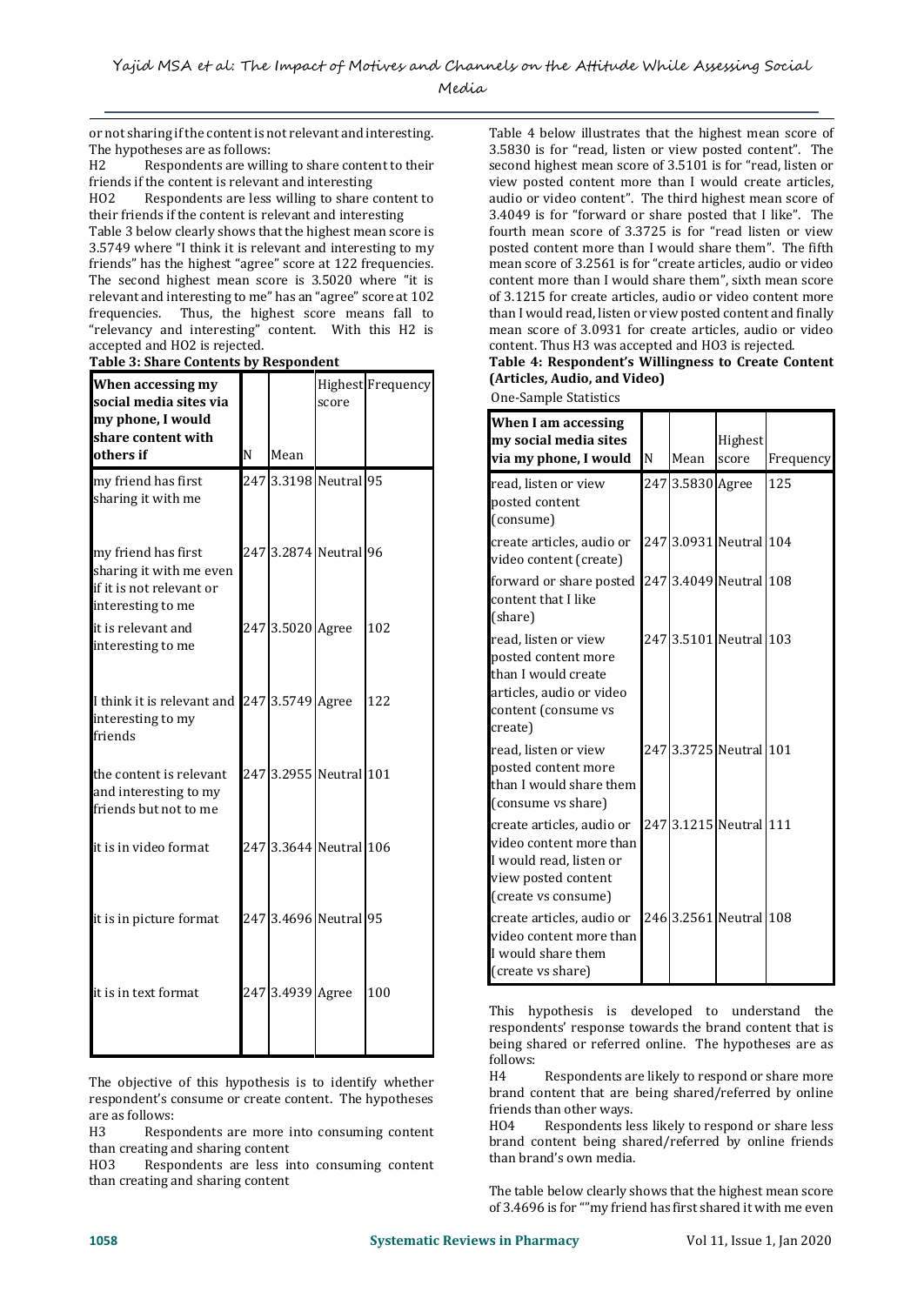if it is not relevant or interesting to me". The second highest mean score of 3.4211 is for "it is relevant and interesting to me". Followed by, the third mean score of 3.3684 is for ""I receive free gifts or voucher for it". Next, the fourth mean score of 3.3603 is for "I think it is relevant and interesting to others". Thereafter, the fifth mean score of 3.3077 is for "the content is relevant and interesting to my friends but not to me". Lastly, the sixth score mean of 3.2915 is for "my other friend has first shared it with me". Thus, since the highest mean score of 3.4696 is for "my friend has first shared it with me", H4 is accepted and HO4 is rejected.

**Table 5: Respondent Respond towards Brand Content. One-Sample Statistics**

| When accessing my social<br>media sites via my phone,<br>I would share a specific<br>brand content if                 | N | Mean             | Highest<br>score       | Percent |
|-----------------------------------------------------------------------------------------------------------------------|---|------------------|------------------------|---------|
| my other friend has first<br>shared it with me                                                                        |   | 247 3.2915 Agree |                        | 125     |
| my friend has first shared it 247 3.4696 Neutral 104<br>with me even if it is not<br>relevant or interesting to<br>me |   |                  |                        |         |
| it is relevant and<br>interesting to me                                                                               |   |                  | 247 3.4211 Neutral 108 |         |
| I think it is relevant and<br>interesting to others                                                                   |   |                  | 247 3.3603 Neutral 103 |         |
| the content is relevant and<br>interesting to my friends<br>but not to me                                             |   |                  | 247 3.3077 Neutral 101 |         |
| I receive free gifts or<br>vouchers for it                                                                            |   |                  | 247 3.3684 Neutral 108 |         |

This purpose of this hypothesis is to find out the "willingness of the respondents to act in response with a brand that engages with them. The hypotheses are as follows:

H5 Respondents are willing to respond with a brand that actively engaging them.

HO5 Respondents are less willing to respond with a brand that actively engaging them.

The table below finds that the highest mean score of 3.5830 is for "interesting content to share with my friends". This is followed by "interesting content" with a mean score of 3.5709. The final variable "free stuff" scored a mean of 3.4980. The result shows that the respondents are willing to respond with brand that engaged with them with interesting contents by sharing them with their friends. The significant level for three of variable is 0.00 less than 0.05. Thus, H5 is accepted and HO5 is rejected.

The objective of this hypothesis is to understand whether the respondents respond more to brand that converse with them with content that interests them or to a brand's general advertisement. The hypotheses are as follows:

H6 Respondents respond more to brand that converse conversation than a general advertisement from the brand

HO6 Respondents respond less to brand that converse conversation than a general advertisement from the brand Table 6 below identifies the highest value for mean score of 3.3862 is for "any brand if they create interesting content" (p-0.00 less than 0.05). Subsequently, the second mean score of 3.3846 is for "a particular brand that interests me when they create interesting contents" (p-0.00 less than 0.05). Lastly, a mean score of 3.3699 is for "a particular brand that engages with me exclusively rather than a general advertisement sent to me" (p-0.00 less than 0.05). With this, H6 is accepted and HO6 is rejected.

**Table 6: Respondents Responds to Brand. One-Sample Statistics**

|                                                                                                                       | N | Mean | Highest<br>score       | Frequency | Sig  |
|-----------------------------------------------------------------------------------------------------------------------|---|------|------------------------|-----------|------|
| a particular brand<br>that interests me<br>when they create<br>interesting<br>contents                                |   |      | 247 3.3846 Neutral 103 |           | 0.00 |
| any brand if they<br>create interesting<br>content                                                                    |   |      | 246 3.3862 Neutral 120 |           | 0.00 |
| a particular brand<br>that engages with<br>me exclusively<br>rather than a<br>general<br>advertisement<br>sent to me. |   |      | 246 3.3699 Neutral 117 |           | 0.00 |

Hypothesis 7 and 8 are regarding respondents' medium channel while using social media. This hypothesis is developed to identify whether the respondents communicate more with others using social media application than any other type of mobile based communication application. The hypotheses are as follows:

H7 Respondents communicate more using social media application than other mobile media (SMS, phone, mms, email)

HO7 Respondents communicate less using social media application than other mobile media (SMS, phone, mms, email)

Table 7 below shows that the highest mean score of 4.1742 is for "more with phone conversation". This is followed by "more in texting" with a mean score of 3.9798, "more in instant messaging" with a mean score of 3.8866, "more with social networking site" with a mean score of 3.8826 and finally, "more in email" with a mean score of 3.2753. Since the highest score of 4.1742 is for "more with phone conversation", H7 is rejected and HO7 is accepted.

**Table 7: Respondent's Mode of Communication**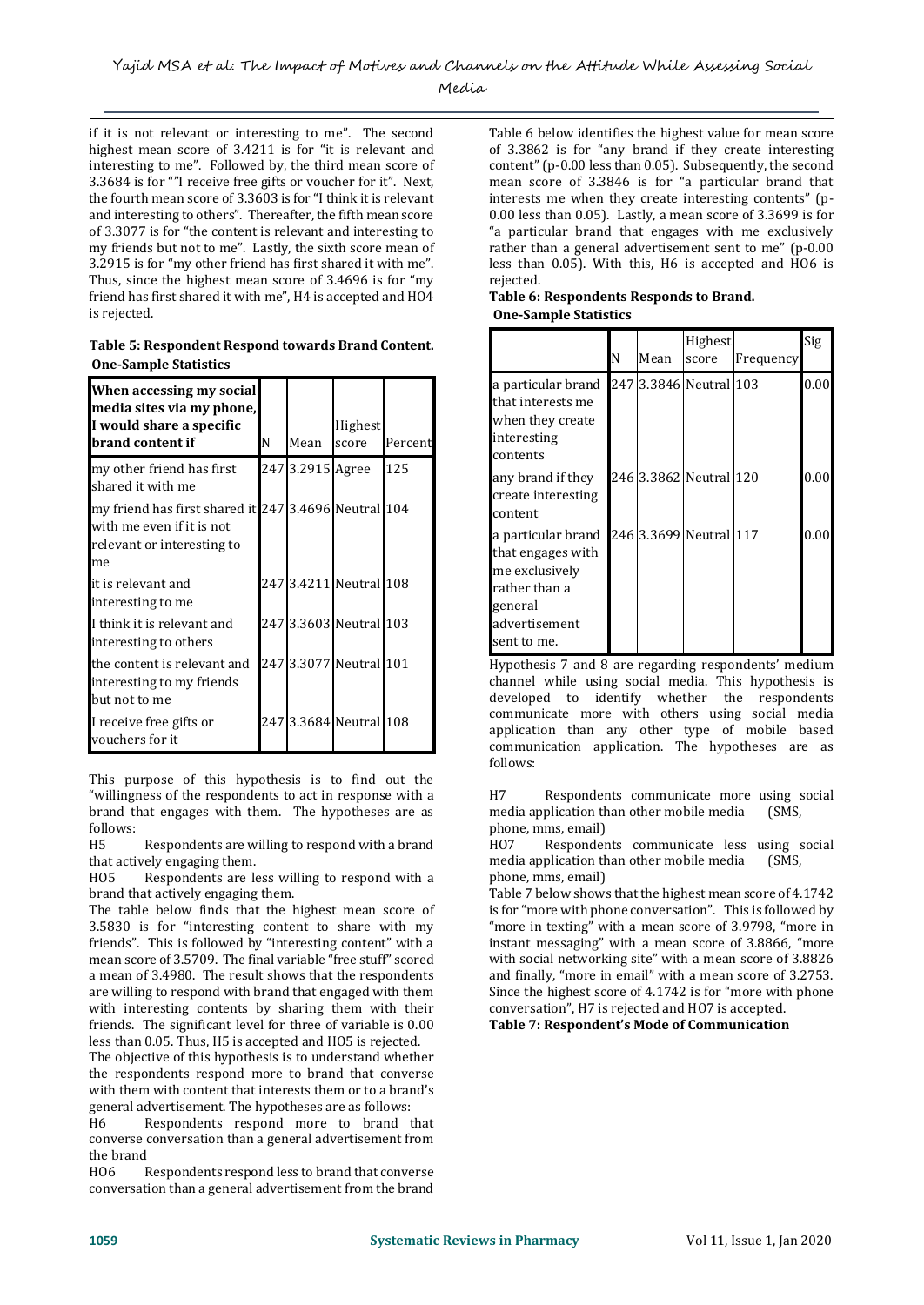|                                                                                                           | <b>One-Sample Statistics</b> |                             |                                         |               |              |  |  |
|-----------------------------------------------------------------------------------------------------------|------------------------------|-----------------------------|-----------------------------------------|---------------|--------------|--|--|
| When<br>communica<br>ting with<br>friends,<br>family and<br>acquaintanc<br>es, I would<br>communica<br>te | N                            |                             | Highe<br>st<br>Mean score               | Freque<br>ncy | Sig          |  |  |
| more with<br>email<br>more with<br>phone<br>conversation                                                  | 7<br>24 I<br>7               | 24 3.27<br>53<br>4.17<br>41 | Neutr <sub>189</sub><br>al<br>Agree 113 |               | 0.00<br>0.00 |  |  |
| more with<br>instant<br>messaging<br>more with                                                            | 24 I<br>7<br>24 I            | 3.88<br>66<br>3.97          | Agree 105<br>Agree 113                  |               | 0.00         |  |  |
| texting<br>more with<br>social<br>networking<br>sites                                                     | 7<br>24  <br>7               | 98<br>3.88<br>26            | Agree 109                               |               | 0.00<br>0.00 |  |  |

The objective of the final hypothesis is to find out whether the respondents prefer to use social media networking rather than other types of social media. The hypotheses are as follows:

H8 Respondents prefer to use social networking site than other type of social media

HO8 Respondents do not prefer to use social networking site than other type of social media

From table below, it is apparent that "social networking" has the highest score mean at 5.5344. This is followed by "video and photo sharing" with a mean score of 5.4089, "product review" with a mean score of 4.4696, "forum and discussion board" with a mean score of 4.008, "social media games" with a mean score of 4.3036, "blogs" with a mean score of 4.2348, "microblogging" with a mean score of 4.1255, "social bookmarking" with a mean score of 3.8623 and finally "co-creation" with a mean score of 3.7652. Since "social networking" has the highest score, H8 is accepted and HO8 is rejected.

The ANOVA table shows that the F value of 40.434 is significant at the 0.000 level. This result reflects the previous result where 63.3 percent of the variance (Rsquare) in attitude while accessing social media via mobile phone has been significantly illustrated by the four independent variables.

#### **Table 8: Regression Analysis of ANOVA Test**

**ANOVA**

| Model |                   | Sum of<br>Squares | Df  | Mean<br>Square | F           | Sig. |
|-------|-------------------|-------------------|-----|----------------|-------------|------|
| 1     | Regression 32.241 |                   | 4   | 8.060          | 40.434.000a |      |
|       | Residual          | 48.242            | 242 | .199           |             |      |
|       | Total             | 80.484            | 246 |                |             |      |

a. Predictors: (Constant), Motivation, Channel, Devices, Activities

b. Dependent Variable: attitude

The four independent variables explain 39.1 percent of the variance in attitude while accessing of social media via social media. Table 4.23 indicates that beta of Devices is at 0.051, beta of Activities is at 0.282, beta of Motivation is at 0.434, and beta of Channel is at 0.12. The result illustrates that for every 1 percent increase of independent variable, it will be affected by the Beta for each variables. Based on the result, "motivation" has the highest impact on attitude while accessing of social media.

# **Table 9: Regression Result**

**Coefficients**

|                    | Unstandardized Standardized<br>Coefficients |               | Coefficients |           |      |
|--------------------|---------------------------------------------|---------------|--------------|-----------|------|
| Model              | B                                           | Std.<br>Error | Beta         |           | Sig. |
| $(Constant)$ 1.472 |                                             | .202          |              | 7.278.000 |      |
| Devices            | .030                                        | .030          | .051         | 1.017.310 |      |
| Channel            | .005                                        | .021          | .012         | .244      | .808 |
| Activities         | .211                                        | .046          | .282         | 4.594.000 |      |
| Motivation .377    |                                             | .053          | .434         | 7.107.000 |      |

a. Dependent Variable: attitude

Furthermore, "activities" and "motivation", with a result of p=0.00, are significant predictors of attitude while accessing of social media via mobile phone. Otherwise, "devices" with a result of p=0.310 and "channel" with a result of p=0.808 are not predictors of attitude while accessing of social media.

#### **DISCUSSIONS AND CONCLUSIONS**

Customers need to be nurtured and educated so that they can start to trust a particular brand. They need to trust a brand in order to purchase them. Previous studies have presented a great debate on the different methods of creating brand equity through brand awareness. It is about building and imprinting the strengths of the different brands in the consumer's mind through a well thought out marketing communication strategy. It is to be measured not in brand recall but more in word of mouth. Social media and mobile phone are great channels to cultivate and to promote word of mouth or viral impact regarding a specific brand.

Yet, even with great opportunities in these new technologies, research lags in the studies of consumer's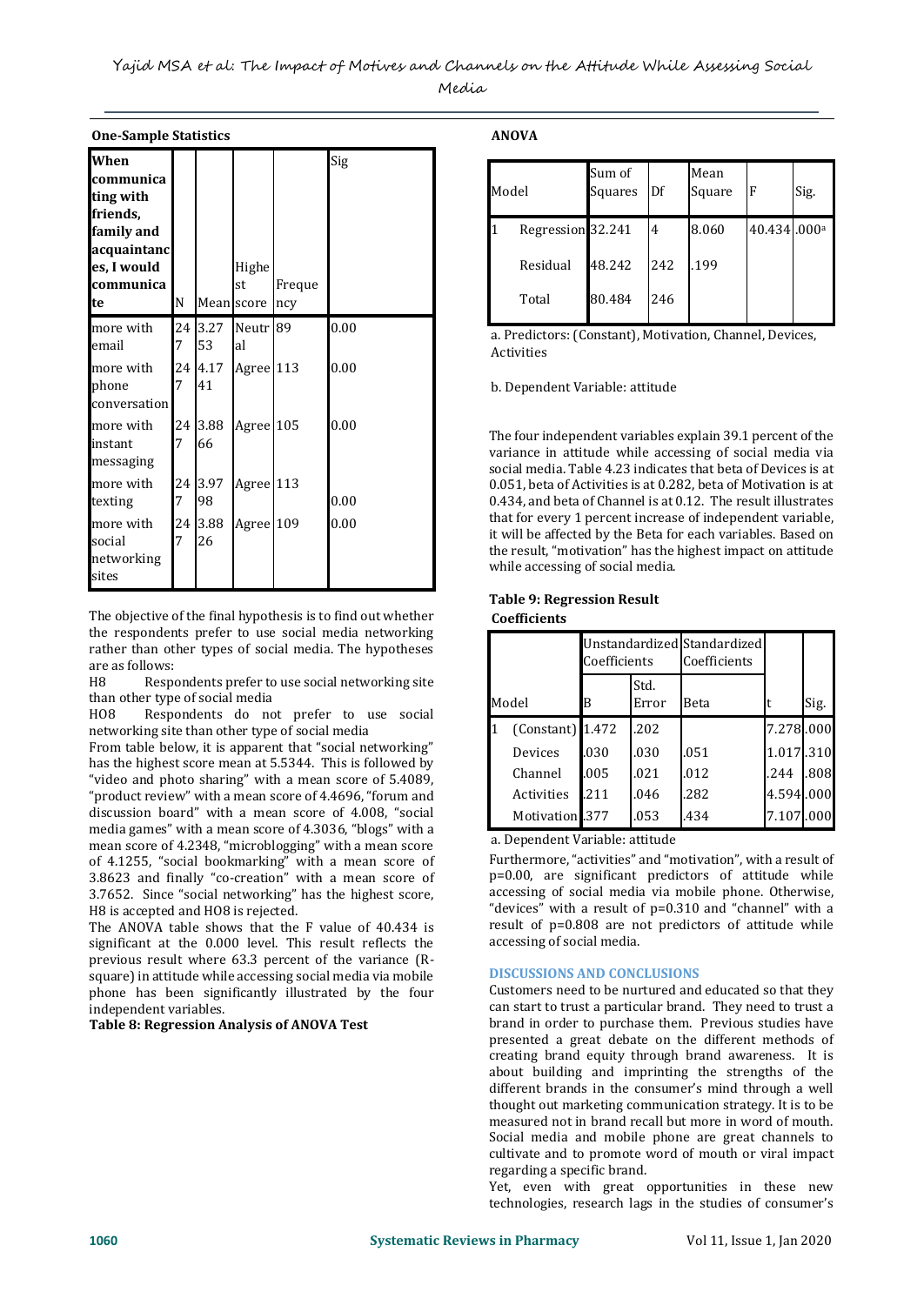attitude toward mobile social media. The questions remain:

• Is mobile social media the best medium to be used to build brands?

What are the motives and activities of the customers in mobile social media?

• How businesses can use mobile social media to best engage the customers?

This section will restate the problem, the objectives, the questions and the hypotheses of the research as presented earlier in Chapter One and Chapter Three. Then, it will present the summarized statistical analysis and results of each hypothesis as described in Chapter Four. Finally, it will discuss the research problem, research questions and research hypotheses by relating them to the literature review in Chapter Two.

The third and fourth research questions are about 'channel'. The third research question is to find out what is the preferred channel when communicating with others. This question will be answered by hypothesis 16. The fourth research question is to find out whether the social media is the consumer's most preferred channel to communicate with others (socially or commercially) when using their mobile phone. This question will be answered by hypothesis 17.

Social media is a major marketing channel. Businesses understand that customers are actively participating in the vast digital world, especially the social media. Yet, many businesses are afraid to jump on it. One reason is due to its newness and its rapid growth. The "channel" factor seeks to further understand social media as a channel. Therefore, two hypotheses are developed to help answers the third and fourth research questions.

H1 Respondents seek social connection more in social media than they are trying to seek for information or being entertained.

HO1 Respondents seek social connection less in social media than they are trying to seek for information or being entertained.

Hypothesis H1 is accepted because the test shows that accessing social media by purpose is positively significant. In addition, the frequency and mean accessing social media variable is 106 and 114 in frequencies. Furthermore, the mean scores for both are 3.4130 and 3.5304 respectively. These are higher than the mean score for "seek information" and "seek entertainment". As a result, H1 is accepted and HO1 is rejected.

H2 Respondents are willing to share content to their friends if the content is relevant and interesting.

HO2 Respondents are less willing to share content to their friends if the content is relevant and interesting.

Hypothesis H2 is accepted because "willing to share content" by respondents is positively significant. The frequency of "relevant and interesting to friends" is 122. Moreover the mean is at 3.5749. Therefore, H2 is accepted and HO2 is rejected.

H3 Respondents are more into consuming content than creating and sharing content.

HO3 Respondents are less into consuming content than creating and sharing content.

Hypothesis H4 is accepted because the respondent's "willingness to share video content" is positively significant. Moreover, the frequency of "read, listen or view posted content" has 125 frequencies. In addition, the mean is at 3.5830. Thus, H4 is accepted and HO4 is rejected.

H4 Respondents are likely to respond or share more brand content that are being shared/referred by online friends than other ways.

HO4 Respondents less likely to respond or share less brand content being shared/referred by online friends than brand's own media.

Hypothesis H5 is accepted because the respondent's "respond towards brand content" is positively significant. The frequency and mean of "share relevant or interesting to me" is 104 frequencies and 3.4696 in mean. Therefore, H5 is accepted and HO5 is rejected.

H5 Respondents are willing to respond with a brand that actively engaging them.

HO5 Respondents are less willing to respond with a brand actively engaging them.

Hypothesis H5 is accepted because respondents' willingness to respond and stay connected due to the brand engagement and brand value is positively significant. The frequency and mean of "share relevant or interesting to my friends" is 96 in frequencies and 3.5830 in mean. Therefore, H5 is accepted and HO5 is rejected.

H6 Respondents respond more to brand that converse conversation than a general advertisement from the brand.

HO6 Respondents respond less to brand that converse conversation than a general advertisement from the brand.

Hypothesis H6 is accepted because the respondents' "respond more to conversation" was positively significant. The frequency and mean of "share relevant or interesting to my friends" is 120 in frequencies and 3.3862 in mean. Therefore, H6 is accepted and HO6 is rejected.

H7 Respondents communicate more using social media application than other mobile media (SMS, phone, mms, email).

HO7 Respondents communicate less using social media application than other mobile media (SMS, phone, mms, email).

Hypothesis HO7 is accepted because respondents' "communicate less in social media" is positively significant. The frequency and mean of "phone conversation" is 113 in frequencies and 4.1741 in mean. Hence, HO7 is accepted and H7 is rejected.

H8 Respondents prefer to use social networking site than other type of social media.

HO8 Respondents do not prefer to use social networking site than other type of social media.

Hypothesis H8 is accepted because the respondent's "prefers to use social networking" is positively significant. The frequency and mean of "respondent prefers social networking" is 75 in frequencies and 5.5344 in mean. As a result, H8 is accepted and HO8 is rejected.

The final element is "channel". The table illustrates it to have the lowest beta score of 0.012. The "channel" factor has lowest influence towards attitude while accessing mobile phone. There are many types of social media including many variation and combinations. Furthermore, new channels are developed and introduced each year. These channels include blogs, discussion forum, bulletin boards, microblogs, prize site, social networks, virtual words, wikis, sharing site, real time online chat, live blogs and twitter chat to name a few. Through social media, businesses can structure their marketing strategy to include fun, interactive and different content. Although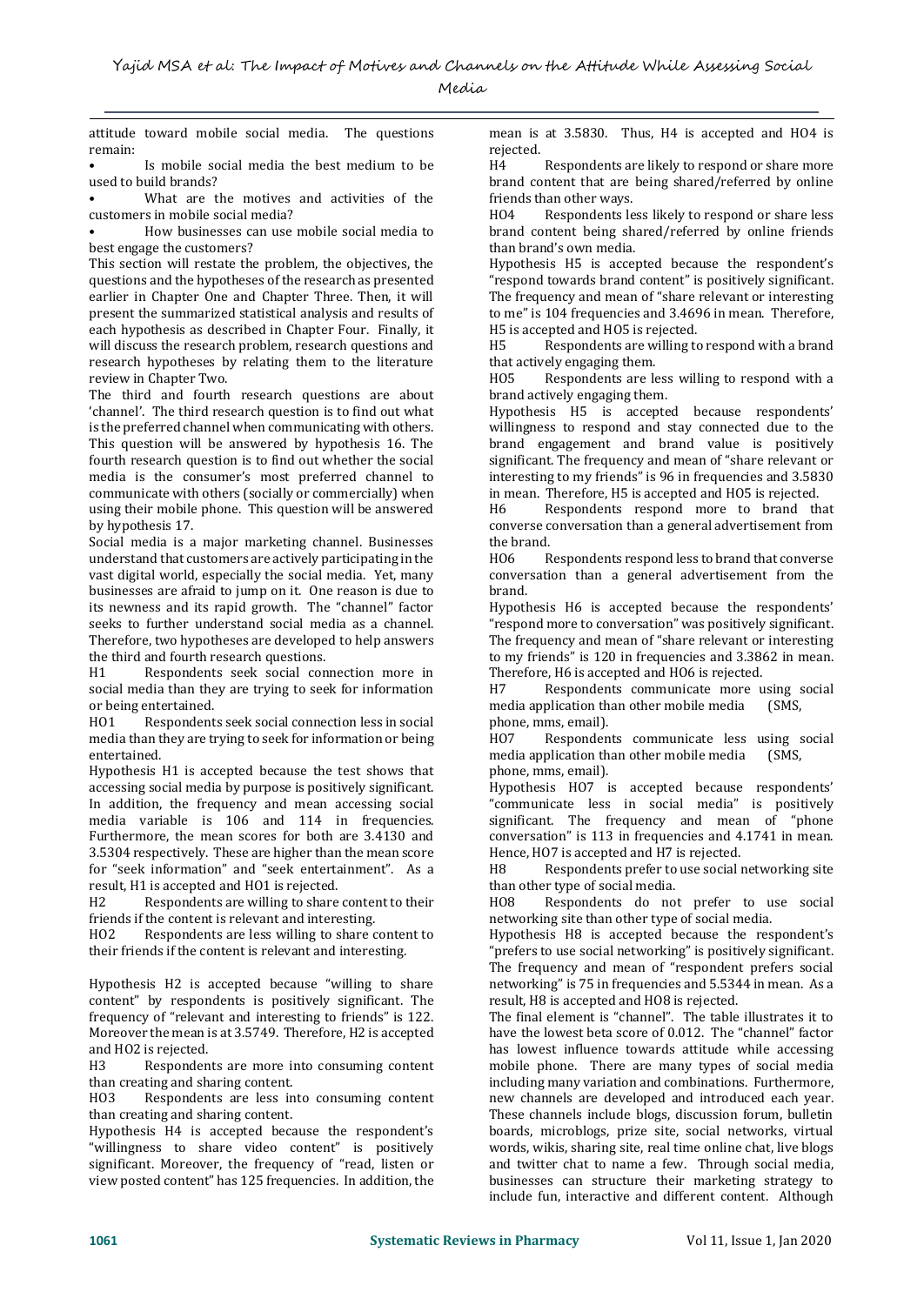the result indicates low correlation between "channel" and "attitude", correctly implemented online strategy that integrates business's total digital marketing can be beneficial.

In conclusion, the result shows that "attitude while accessing social media" variable can be influenced by devices, activities, motivation and channel. As a result, 13 out of 17 hypotheses variables have an influence on attitude while accessing social media.

A successful marketing communication strategy requires the firm to have the right message content. The firm must deliver the correct message. The findings show that a brand has to create a message that are "social" or "share worthy" and helps customer to be more "social "or "share worthy" with others. A brand also has to be more social and thinks of ways to connect their customers with other customers. A brand has to make their content relevant and interesting. Brand has to consider creating an environment where their customers create their own content. Brand has to focus on engaging with their customer more.

Furthermore, successful marketing communication strategy requires setting the right mix of media at a set budget and priorities. A brand should develop a solid social media strategy because customers use social media is the main source of information. In addition, when brands want to communicate to their customers, they have to consider multiple channels. Plus, when planning their social media campaign, brands must focus on social media networking sites.

Implications of the Study

This research provides valuable insight for companies to create value by indicating attitude as the most important dominants of creating belief and intention to purchase among the five predictors. The findings of the study suggest that creating a positive attitude towards mobile social networking is important for companies to generate leads, nurture and convert them to purchases. These give companies an insight in developing effective marketing strategies to communicate and meet the expected value of potential customers.

In ensuring high ranking, brands have to 1) build social media links and 2) build brand awareness through content development. Link building focuses on driving traffics directly to individual website through links promotion. Link building will increase the number of web visitors plus increasing the number of backlinks. Backlinks are important because search engine uses them to determine page ranking. A good strategy to build backlinks is through social media marketing. Relevant content and consistency in communicating with prospects and markets help builds social proof.

In term of social media campaign, brands should have both finite end strategy and open end strategy. Both strategies must be used together in an integrated campaign. These strategies include attaching video on Youtube, dedicated into Facebook, podcast, promotion to Tweeter, insert portion to micro site or company's site. The key strategy is to have an objective and build a social aspect where "followers" look forward for future content. Proper integration of product and content marketing through social media will help to determine the success of a brand. Social media is a long term strategy with an objective in building relationship. Through relationship building, brands value are recognized and appreciated. Brands use the different tools available in social media in creating

activities that stimulate conversation with consumers. Furthermore, it must integrate correct processes in its social media campaign in addressing customers' service issues and enquiries. Although integrated, social media marketing needs to remain flexible, allowing company to introduce and allow user generated content to spread their brand. Finally, the social media campaign has to put in place processes to respond to the ever changing environment.

As conclusions, this thesis has investigated the research problem on, 'What are the best mediums for business to engage the consumer via social media?', 'What are the consumers' motivations and activities when they are accessing social media network?', 'What are the best consumer preferred channel when communicating with other?' and 'What are consumers' most preferred channel to communicate with other.

# **REFERENCES**

- 1. Al-rahmi, W. M., Othman, M. S., & Musa, M. A. (2014). The improvement of students' academic performance by using social media through collaborative learning in Malaysian higher education. *Asian Social Science, 10*(8), 210-221.
- 2. Baran, E. (2014). A review of research on mobile learning in teacher education. *Journal of Educational Technology & Society, 17*(4), 17-32.
- 3. Dasgupta, S., Paul, R., & Fuloria, S. (2011). Factors affecting behavioral intentions towards mobile banking usage: Empirical evidence from India. *Romanian journal of marketing, 10*(1), 6-15.
- 4. Ehrenberg, A., Juckes, S., White, K. M., & Walsh, S. P. (2008). Personality and self-esteem as predictors of young people's technology use. *CyberPsychology & Behavior, 11*(6), 739-741.
- 5. Hussain, M. S., Mosa, M. M., & Omran, A. (2017). The Mediating Impact of Profitability on Capital Requirement and Risk Taking by Pakistani Banks. *Journal of Academic Research in Economics, 9*(3), 433-443.
- 6. Hussain, M. S., Mosa, M. M., & Omran, A. (2018). The impact of owners behaviour towards risk taking by Pakistani Banks: Mediating role of profitability *Journal of Academic Research in Economics, 10*(3), 455-465.
- 7. Hussain, M. S., Musa, M. M., & Omran, A. (2019). The Impact of Regulatory Capital on Risk Taking By Pakistani Banks. *SEISENSE Journal of Management, 2*(2), 94-103.
- 8. Hussain, M. S., Musa, M. M. B., & Omran, A. A. (2018). The Impact of Private Ownership Structure on Risk Taking by Pakistani Banks: An Empirical Study. *Pakistan Journal of Humanities and Social Sciences, 6*(3), 325-337.
- 9. Hussain, M. S., Ramzan, M., Ghauri, M. S. K., Akhtar, W., Naeem, W., & Ahmad, K. (2012). Challenges and failure of Implementation of Basel Accord II and reasons to adopt Basel III both in Islamic and conventional banks. *International Journal of Business and Social Research, 2*(4), 149-174.
- 10. Kamal, S., Chu, S.-C., & Pedram, M. (2013). Materialism, attitudes, and social media usage and their impact on purchase intention of luxury fashion goods among American and Arab young